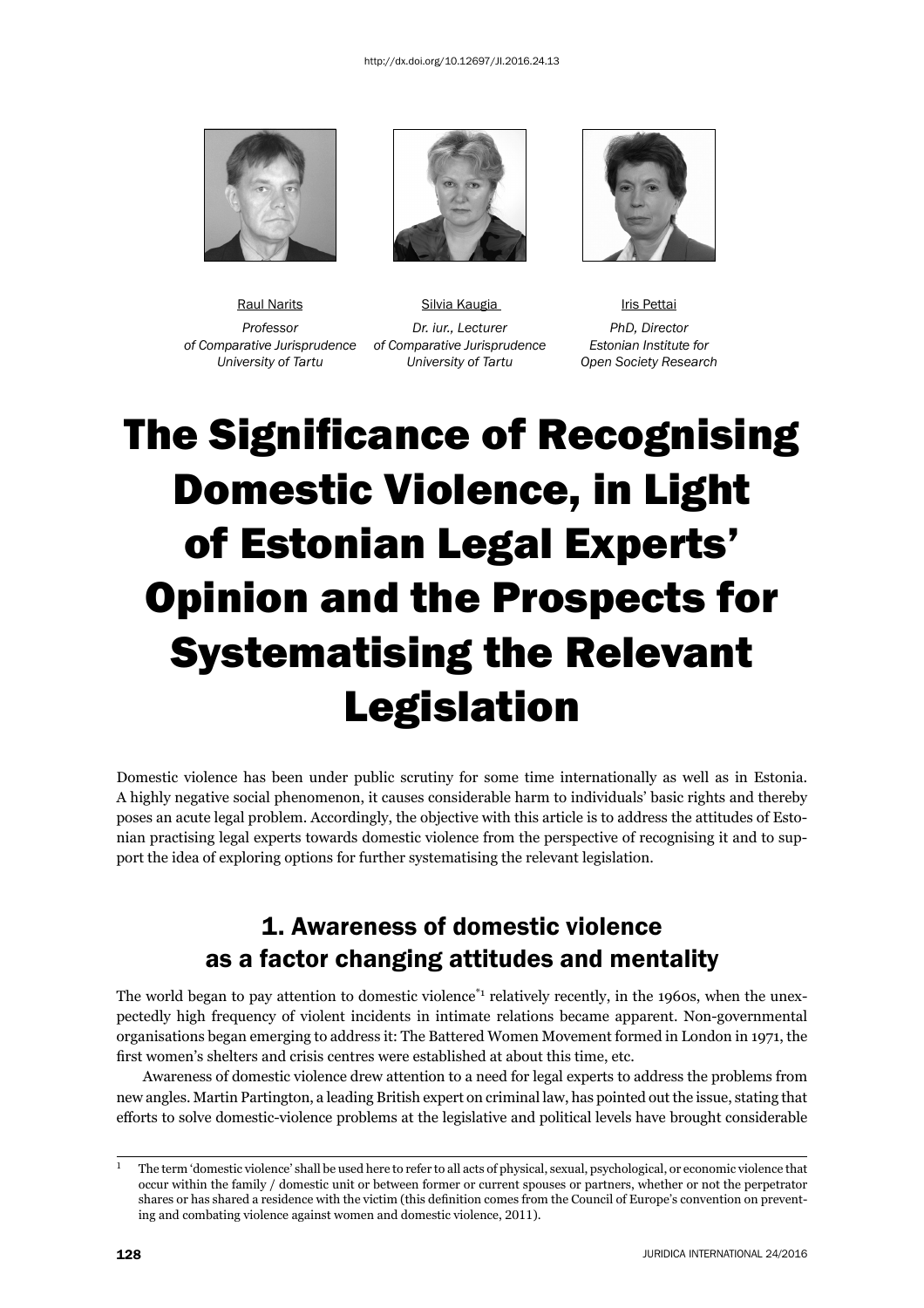changes in the last 20 years. The impact on the structure of the family-law system, as well as the positions and role of individuals engaged with that system, has been significant, according to Partington. The purpose was not limited to helping the victims; rather, it emphasised preventive action and shaping the views of all strata of society in the pursuit of an understanding that violent behaviour must not be condoned\*2.

The example of the UK validates the generalisation made by Partington. The UK became one of the first countries in the world to classify domestic violence as a serious crime (in 1990). This resulted in police support for the victims. This development took place on the initiative of the Home Office even before the passing of the Domestic Violence, Crime and Victims Act.\*3 In 2000, 10 years later, domestic violence was treated as a violation of human rights in the UK, and the Domestic Violence, Crime and Victims Act was passed in 2004.

According to experts, the subject of domestic violence has also significantly influenced the positions of US legal specialists and had its effect on legal regulation. The process in that context can be divided into three main phases.\*4 During the first phase  $(1968-1977)^{*}5$  – the stage of forming of public opinion – the public movement was activated by non-governmental organisations concentrating on helping women who were suffering from abuse. Telephone help lines and shelters for battered women were set up, articles and books were published, and public awareness increased significantly. New problems were highlighted, demonstrating that the issue requires a more in-depth approach while the existing legislation needed to be critically revised and, when necessary, reformed.<sup>\*6</sup> The second phase (1978–1987) is characterised by the emergence of concepts grounded in theories. For the first time in the US, criminology began to define violence against women as a separate sphere, in the early 1980s. The introduction of the term 'gender-based violence' was a great step forward in deciphering the complicated nature of domestic violence. It proved important to understand that women and men play different roles in domestic abuse and that the main cause of violence is gender inequality. During that era, theoretical concepts for analysing gender-based violence were developed, which helped to form a new type of criminological approach.<sup>\*7</sup> The third phase, which is still in progress, is characterised by differentiated responsibility. Various criminological research projects have been carried out in the USA in the third phase, studies have been conducted, criminal policy and its effects have been analysed,<sup>\*8</sup> the first courts specialising in domestic-abuse cases have been established, etc. A multidisciplinary advisory committee drafted the Model Code on Domestic and Family Violence in 1994, which had a considerable influence on further development of legislation.<sup>\*9</sup> The US has passed laws regulating domestic violence on four occasions, in 1994, 2000, 2005, and 2013.

The phase of differentiated responsibility ushered in a significantly broader idea of domestic violence. This is evidenced by laws passed in various countries, expanding the concept of domestic violence and encompassing new forms of abuse, extending protection to other classes of individuals, etc. For instance, the gender-based violence act approved in Spain in  $2004^{10}$  stipulated a significantly extended sphere of

<sup>&</sup>lt;sup>2</sup> M. Partington. Introduction to the English Legal System. New York: Oxford University Press, Inc. 2008, p. 178.

ɴ A. Matczak et al. Review of Domestic Violence Policies in England and Wales. London: Kingston University & St George's, University of London 2011. Online address: http://eprints.kingston.ac.uk/18868/1/Matczak-A-18868.pdf (most recently accessed on 10.3.2016).

Encyclopedia of Crime and Justice. The Gale Group, Inc. 2002. Available at http://www.encyclopedia.com/ doc/1G2-3403000124.html (most recently accessed on 10.3.2016).

<sup>ɶ</sup> The development of criminological and legislative thought in other countries has occurred, in principle, in a similar manner. The initiating factor has been the forming of public opinion at the initiative of non-governmental organisations, while the handling of criminological and legislative aspects of domestic violence has become increasingly academic and professional.

<sup>ɷ</sup> Marie-Andrée Bertrand. The myth of sexual equality before the law. – *Proceedings of the Fifth Research Conference on Delinquency and Criminality*. Montreal: Quebec Society of Criminology 1967; Del Martin. *Battered Wives*. New York: Pocket Books 1976.

R.W. Dobash, R.P. Dobash. Violence against Women: A Case against Patriarchy. New York: The Free Press 1979; Meda Chesney-Lind. Women and crime: The female offender. – *Signs* 12 (1986) / 1, pp. 78–96; J. Belknap. The Invisible Woman: Gender, Crime, and Justice. Belmont, California: Wadsworth 1996.

Ronet Bachman. Estimates of violence against women: A comparison of the National Crime Victimization Survey and the National Violence against Women Survey. - *Violence against Women* 2000/May.

<sup>ɺ</sup> Model code on domestic and family violence, available at http://harrellcenter.hsc.usf.edu/resources.html (most recently accessed on 10.3.2016).

Organic Act 1/2004 of 28 December on Integrated Protection Measures against Gender Violence, available at http://www. isotita.gr/var/uploads/NOMOTHESIA/VIOLENCE/SPANISH%20LAW%20Organic%20Act%201\_28-12-04%20on%20 Violence.pdf (most recently accessed on 10.3.2016).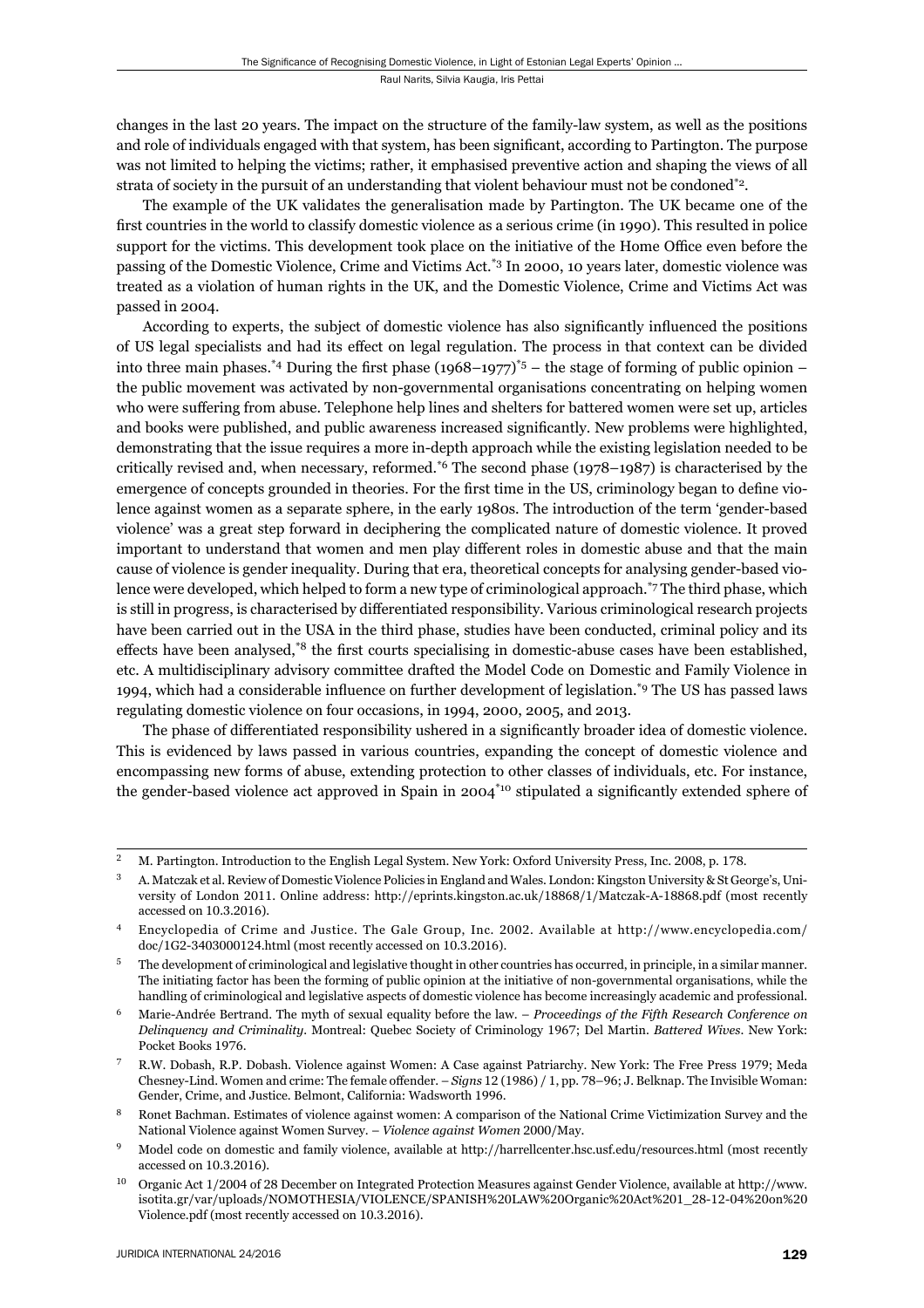family relations to be protected: relations with either a current or a former spouse, romantic and sexual relations, relations between generations, and relations with dependants (minors or disabled people).

The list of forms of domestic violence has been expanded too. For example, France outlawed psychological violence in 2010. In 2009, Bulgaria outlawed emotional and economic violence. Furthermore, Bulgaria deems violent acts committed in the presence of minors equivalent to violence against minors. Mexico passed a law in 2007 forbidding violence within the family as well as at work, in learning institutions, and within the civil service; it also outlawed femicide as an extreme form of violence. Several countries (France, Germany, the UK, etc.) have outlawed arranged marriages and so-called honour killings.

Analysis of various countries' legislation shows the toughening of punishments for sexual crimes, especially those committed within the family and those involving children. The legislation of many countries is paying increasing attention to the protection of women and girls, but also all children, from violence and applies special protective measures.

While the developed countries began to pay attention to domestic-violence problems in the 1960s, Estonia turned its attention to the issue 30–35 years later. Estonia was subsumed by the Soviet Union for 51 years (1940–1991), during which time the subject of domestic violence was hardly addressed in the communist bloc. All issues related to violence against the person were discussed to a minimal extent. The official ideology declared that there were no reasons or bases for violence against the person in the Soviet Union, although some individual cases occurred, since every society has a small percentage of antisocial and violent elements. Domestic violence was addressed mainly by criminologists and a few other specialists in the context of studying non-political lawbreaking. It was unthinkable that domestic violence could become a social problem in a society whose criminal-justice doctrine viewed the protection of state interests and property as a priority. Domestic abuse was treated purely as physical violence under the Soviet penal code. Almost no attention was paid to the various levels and forms of this social phenomenon.

Open discussion of domestic violence in Estonia began only in 2000. At that time, the attitude to addressing this issue was negative and sceptical rather than understanding. This emerging opposition was overcome, however, by means of raising public awareness. Several studies were carried out; articles were written; and the first Estonian book on violence against women was published $*_{11}$ , containing interviews with victims and their analysis by specialists. This brought important information about domestic violence to the general public.

All of this prepared the ground for the opening of Estonia's first shelter for women, in Tartu, not much later, in 2002. At present, Estonia has 15 shelters for women and one for men. The Estonian police declared the issue one of its priorities in 2004; a victim-aid service with 28 workers was established, alongside telephone help lines for children and adults. A national strategy for the prevention of violence has been drafted twice, for the years 2010–2015 and 2015–2020 (covering violence among children, abuse of children, intimate partner and other domestic violence, sexual abuse, and human trafficking).

Domestic violence is widespread in Estonia, and the number of incidents is showing an upward trend. In total, 2,997 cases of domestic violence were registered in 2015 (the number was 2,021 in 2011). Domestic violence accounts for 38% of reported cases of physical abuse. Every fourth case involves a child as a victim of violence or as a witness. The number of rape cases too is high; 161 incidents were registered in 2015. The police received more than 12,000 reports of domestic violence in 2015 (up from 5,146 reports in 2011). Eighty-eight per cent of the abusers were men, and 82% of the victims were women. Most of the cases (75%) occur between current or former spouses or partners. Physical abuse accounts for 78% of all cases of domestic violence in Estonia, and every fifth case is a repeat offence. In 2012, there were 20 cases of manslaughter or murder related to domestic violence (in 2015, the figure was five).

The problem of violence transcends the limits of family and affects Estonian society as a whole. Evidence of this can be seen in the high cost of domestic violence, estimated at approximately 116 million euros per year, with the share of law-enforcement costs coming to roughly 15–16%.\*12

ɲɲ H. Kase. Vaikijate Hääled. Raamat soolisest vägivallast ['Voices of the Silent: A Book on Gender Violence']. Tallinn: Eesti Avatud Ühiskonna Instituut 2001 (in Estonian), 446 p. (reprinted in 2002, Russian translation in 2003).

 $12$  The cost of domestic violence was calculated in 2016 on the initiative of the Estonian Institute for Open Society Research within the project Developing a Joint System for the Prevention of Intimate Partnership Violence in Estonia, supported by the Norwegian financial mechanism. The method used in cost calculations was based on British experience and methodology. There were only a few countries in Europe that had estimated the cost of domestic violence – the UK, Finland, Sweden, and Denmark – and now Estonia has joined these pioneers. The cost calculated includes the expenses for relevant activities of the police and other elements of the criminal-justice system, the health-care expenses, costs for the social system (such as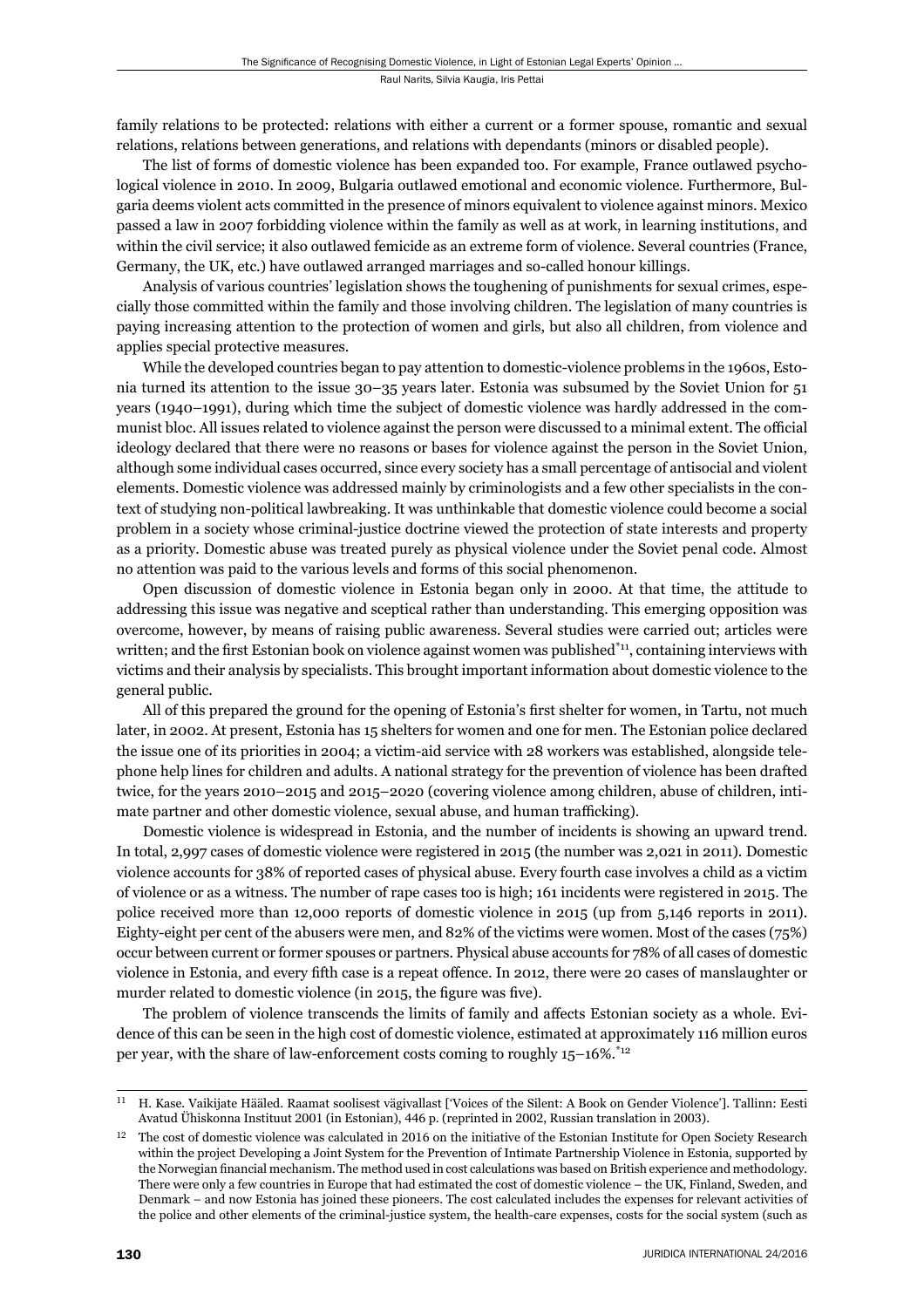The issue of domestic violence has influenced the attitudes of legal specialists in Estonia as well. Yet we have only reached the beginning of the second phase as defined by the US analysts (equivalent to 1978–1987 in their context)<sup>\*13</sup>, with the study of gender-based violence and violence against women as a separate field of research having only started. The specifics of gender-based violence and violence against women have not yet been subject to extensive study in Estonia from a criminological standpoint, and police and crime statistics allowing more detailed analysis are sparse as well.\*14 The absence of reliable information and of analyses and generalisations based on it is certainly one of the reasons the legal regulations dealing with domestic violence are significantly less effective than those of more developed countries. Accordingly, only every fourth case of physical abuse reported to the police reaches the courts (25% of all cases), while only 13% of all cases lead to a prison sentence.\*15

The Estonian authorities concentrate primarily on the consequences of violence rather than on preventing it. The Estonian legal norms do not provide for early intervention and efficient regulation of domestic violence. That, in effect, means tolerating violence and, to some extent, even supporting it. The main problem lies in the mentality and attitudes, which have become a serious obstruction to efficient regulation of domestic violence.

One of the problems is the failure in Estonia to view domestic violence as a human-rights violation. Instead, domestic violence is seen as a private matter between members of the family rather than a crime against society.<sup>\*16</sup> Violence against a stranger in a public place is treated as a much greater source of public threat than violence within the family against close relatives and other family members.

According to the UN, legislation regulating general crimes does not provide for handling of domesticviolence cases that is adequate for ensuring the victims' protection and preventing abuse:<sup>\*17</sup>

- 1. Laws on general criminal acts such as assault, battery, and causing serious bodily harm cannot address all of the intricate and specific aspects of domestic violence. Domestic violence manifests itself in various forms; it is not merely physical violence and might also involve sexual abuse, damage to property, intimidation, stalking, deprivation of economic support, or threats of violence. A separate law on domestic violence would allow for more integrated handling of features specific to domestic violence, along with its prevention.
- 2. As a rule, general crimes are viewed as individual acts, while domestic violence consisting of a single isolated incident is extremely rare. In general, the opposite tendency exists: domestic violence becomes a repeated scenario of cruel treatment, which can include physical, sexual, psychological, and other violence.
- 3. In general, acts of law regulating general criminal acts are useful only after the physical violence has occurred. Analyses show that punishment for assault and battery is insufficient for preventing violent individuals from committing more serious crimes.

those of shelters), civil legal aid, and other services, along with the cost of lost output. The biggest cost element is the decline in victims' quality of life, the psychological and emotional impact, which amounts to approximately 60% of the total cost.

<sup>&</sup>lt;sup>13</sup> Encyclopedia of Crime and Justice (see Note 4).

 $14$  Domestic violence is a largely hidden phenomenon, as an EU Agency for Fundamental Rights (FRA) study in 2012 showed; only 10% of victims approach the police in Estonia, even after very serious violence. The overwhelming majority of domestic violence still goes unreported; it is not registered anywhere, and no agency has complete information about it. In the FRA survey, 4,200 women in the EU were interviewed in total. FRA Survey 2013, available at http://fra.europa.eu/sites/default/ files/fra-2014-vaw-survey-factsheet\_et.pdf (most recently accessed on 24.7.2015).

<sup>&</sup>lt;sup>15</sup> J. Salla, L. Surva. Perevägivallatsejate retsidiivsus ['Recidivism of Familial Perpetrators']. – Kriminaalpoliitika analüüs ['Analysis of Criminal Policy'], 2012, (in Estonian) p. 8. Available at http://www.kriminaalpo-liitika.ee/sites/www.kriminaalpoliitika.ee/files/elfinder/dokumendid/perevagivallatsejate\_retsidiivsus.\_justiitsministeerium.\_2012.pdf (most recently accessed on 10.3.2016).

Estonia, similarly to other EU countries, has signed international agreements on human rights and European legal instruments, according to which domestic violence shall be treated as international violation of human rights. After making this statement, a country can no longer advance the argument that individuals' private life is inviolable and should not be interfered with for justification of unwillingness and inability to protect victims against violence in their own homes.

<sup>&</sup>lt;sup>17</sup> Handbook for Legislation on Violence against Women. New York: UN Women 2012. Available at http://www.un.org/ womenwatch/daw/vaw/handbook-for-nap-on-vaw.pdf (most recently accessed on 20.7.2015).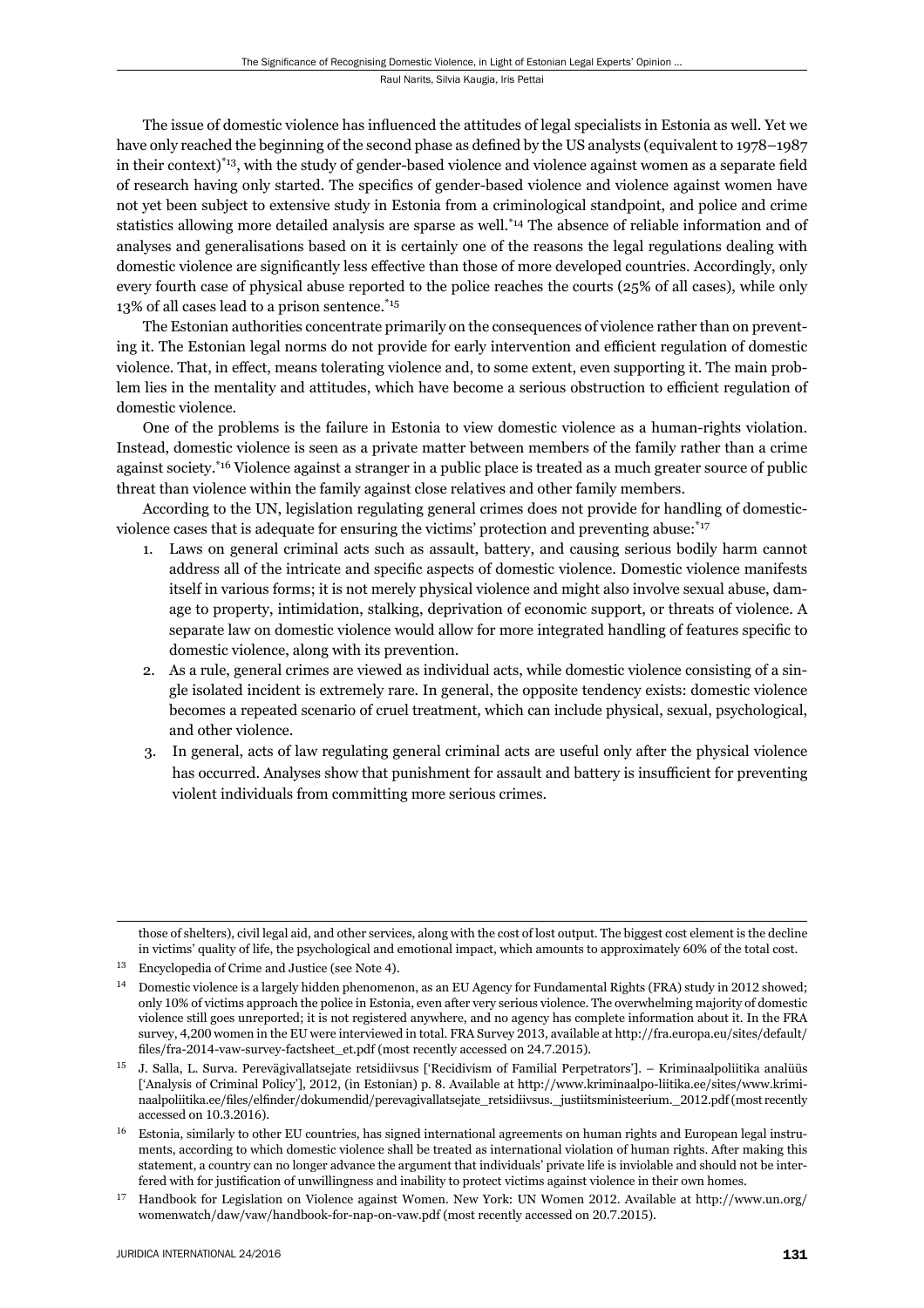## 2. Legal resources for the combating of domestic violence in Estonia

World judicial practice uses two fundamental types of regulation to address domestic violence: reconciling and punitive. Reconciling regulation is based on empathy, evoking compassion towards the victim as well as the violent individual. According to this view, the violent persons too suffer, since their spouses/partners may traumatise or provoke them, with violent behaviour resulting. The response to violence relies on a mild approach (with reconciliation, counselling, etc.), and the violent persons generally go unpunished. Attempts are made at reconciliation between them and their victims and to get them to promise never to use violence again, to address the victim in a respectful and polite manner, etc. The main purpose of reconciliation-focused regulation is to keep the family together and to strengthen it by reconciling the partners' perspectives and providing psychological counselling, anger management, etc. Milder solutions are sought in the responses to violence (reconciliation of the parties, psychological counselling, anger management, etc.). Again, the primary objective of reconciling regulation is to keep the family together.

The purpose of punitive regulation, in contrast, is to establish control over violence, to end the cycle of violence, to separate the violent person and the victim, and to punish the user of violence. The state assumes the obligation of taking the case to court and pursuing a conviction even if the victim does not want it. Regulation of this sort proceeds from the idea that intimate partner and other domestic violence is a crime and, hence, the perpetrator is to be punished. Punishing the perpetrators is considered inevitable if one is to reduce the level of violence.

According to a survey carried out among Estonia's practising lawyers in 2014\*18, legal professionals may favour either approach. Reconciling regulation was favoured by a somewhat higher number of respondents (50–62%), though a considerable percentage (20–37%) supported punitive regulation. Quite a large percentage (12–28%) remained neutral.

In Estonia, criminal proceedings can be terminated on the basis of conciliation, according to Article  $203<sup>1</sup>$  of the Code of Criminal Procedure<sup>\*19</sup>. Criminal proceedings can be terminated by the prosecutor's office during the pre-trial proceedings or by the court at the request of the prosecutor's office. Upon termination of the criminal proceedings, a written conciliation agreement shall be concluded, specifying the procedure and conditions for remedying the damage caused by the criminal offence.

The survey shows that, while reconciling regulation is somewhat more popular among practitioners, the conciliation proceedings themselves were problematic for the respondents and experts were not convinced of the procedure's efficiency. The main problem is the absence of supervision and feedback about the effect of the conciliation agreements: the ensuring of the victim's required security and the changes in the perpetrator's behaviour. Experts argue that the content of the agreements may be vague and general, failing to discipline the perpetrator.

The attitude to conciliation proceedings is increasingly critical, and Europe is moving towards reduction or even elimination of this option. The Council of Europe's convention on preventing and combating violence against women and domestic violence (the Istanbul Convention\*20) – which was signed by Estonia's then minister of justice, Andres Anvelt, on 2 December 2014, making Estonia the 37th country to

 $18$  A nationwide survey of practising experts was carried out in November–December 2014 within the Developing a Joint System for the Prevention of Intimate Partnership Violence in Estonia project, supported by the Norwegian financial mechanism and the Estonian Ministry of Social Affairs. This was responded to by 203 specialists: 122 practising lawyers (prosecutors, attorneys, judges, and other legal specialists) and 81 police investigators (the article reports the views of lawyers and police investigators; attorneys could not be presented as a separate group, on account of their low representation in the sample). The methods for the survey were developed by the Estonian Institute for Open Society Research (and its Ivi Proos and Iris Pettai) in co-operation with the University of Tartu's Institute of Public Law (Silvia Kaugia, Raul Narits, and Jüri Saar in the main), with Kati Arumäe, of the Police and Border Guard Board, assisting as a consultant. While the online questionnaire portion of the survey was targeted at prosecutors, judges, attorneys, and other legal specialists, it also was aimed at police investigators, who, to a greater or lesser degree, encounter victims of domestic violence. Participation in the survey was voluntary and anonymous; the respondents did not need to state their name, and the programme did not record their personal data in its database.

<sup>&</sup>lt;sup>19</sup> Kriminaalmenetluse seadustik. – RT I, 06.01.2016, p. 19.

<sup>&</sup>lt;sup>20</sup> See the Council of Europe convention on preventing and combating violence against women and domestic violence, of 11.5.2011. Council of Europe Treaty Series, No. 210. Istanbul. Available at http://www.kriminaalpoliitika.ee/sites/www. kriminaalpoliitika.ee/files/elfinder/dokumendid/euroopa\_noukogu\_istanbuli\_konventsioon\_naistevastase\_vagivalla\_ja perevagivalla\_ennetamise\_ja\_tokestamise\_konventsioon.pdf. (most recently accessed on 12.3.2016).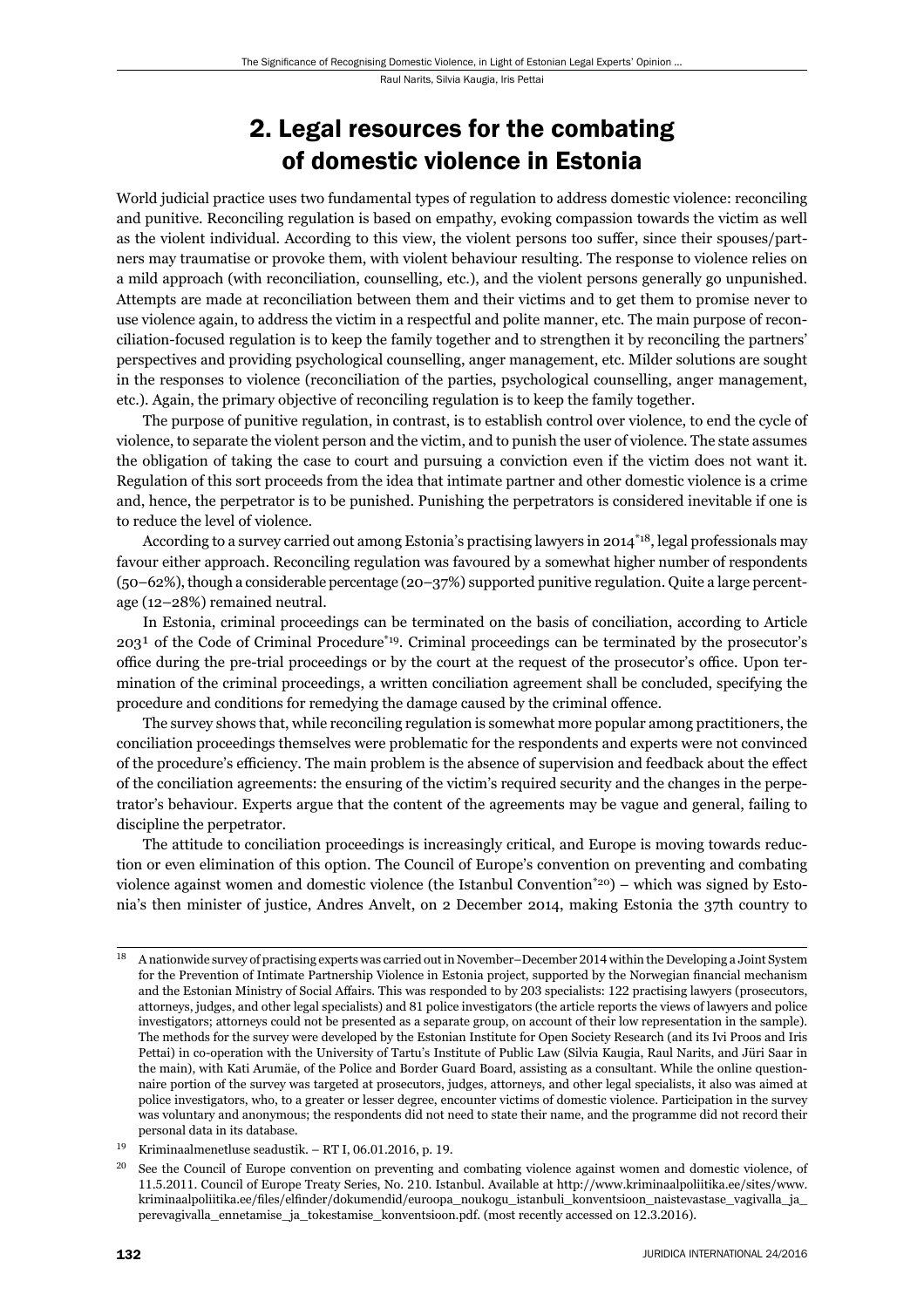join $i^{21}$  – includes a corresponding article<sup> $22$ </sup>, which obliges the signatories to take a more critical view of the practice of reconciling. According to the Istanbul Convention, the authorities must put the primary emphasis on protection of the victim and separation of the victim from the perpetrator of violence. In the absence of intervention by society (and the state), the victim cannot protect herself or free herself from the influence of the violent partner, as a rule.

A key issue connected with the prevention of domestic violence is that of ensuring the victim's safety. This pertains to the competence of the state and public organisations.

Those countries that have criminalised domestic violence (e.g., the USA, the UK, Spain, Sweden, and Austria), use the restraining order as the most significant preventive measure.

The use of a temporary restraining order in Estonia is stipulated by  $\S 141<sup>1</sup>$  of the Code of Criminal Procedure<sup>\*23</sup>. It can be applied for the protection of the victim's private life or other personality rights and is applied to the suspect or the accused with the consent of the victim. The article on restraining orders stipulates that a person suspected or accused of a crime against the person or a crime against a minor may be prohibited from staying in the places designated by a court, approaching the persons identified by the court, or communicating with said persons at the request of a prosecutor's office and on the basis of either an order by a preliminary-investigation judge or a court ruling. According to §1413 (1) of the same act, at the request of a victim or, alternatively, at the request of a prosecutor's office and with the consent of the victim, a preliminary-investigation judge or court may amend the conditions of a temporary restraining order or annul the temporary restraining order. According to subsection 2 of that section, in order to issue a ruling on amend ment of the conditions of or annulment of a temporary restraining order, a preliminary-investigation judge or court shall examine the criminal file and interrogate the suspect or accused and the victim with a view to ascertaining whether the request is justified. The prosecutor, victim, suspect or accused, and (if requested by the suspect or accused) suspect or accused's counsel shall be summoned to appear before the preliminary-investigation judge or court.

According to §331<sup>2</sup> of the Penal Code<sup>\*24</sup>, the violation of a restraining ('restriction') order is a crime that is punishable by a pecuniary punishment or up to one year of imprisonment.

With respect to domestic violence, the need for a restraining order may emerge in cases wherein a person is released on parole and it is necessary to ensure the separation of the perpetrator from the victim until the victim becomes an adult. On the other hand, the use of restraining orders in cases of domestic violence can sometimes be problematic. One of the drawbacks to applying a restraining order is victims' often limited awareness or incorrect interpretation of the restraining order, which has resulted in false expectations regarding safety or victims' change of mind and appeal for lifting the temporary restraining order or even breaking of the terms of the restraining order. Other problems arise in relation to the removal of the perpetrator from the home, which require more extensive analysis and seeking of solutions. At the request of the prosecutor's office, a temporary restraining order may be applied to a perpetrator of violence, and in the event of conviction, the court can apply a civil-law restraining order for a period of up to three years. The Ministry of Justice and the Ministry of the Interior have found that problems with application of restraining orders and their extent emerge in cases in which the persons involved share the same residence: according to §32 of the Constitution, the property of every person is inviolable and exceptions are permitted only in rare circumstances.\*25

Practising lawyers in Estonia agree that the application of restraining order results in the victim's safety. In the survey of experts, we asked the respondents to assess five distinct options for ensuring the victims' safety and providing them with aid. The lowest level of confidence was associated with conciliation with the aid of a consultant or a religious adviser, with police investigators being the most sceptical; only 7% of them expressed support for this method. Prosecutors (26%) and judges (12%) were more in favour

<sup>&</sup>lt;sup>21</sup> The minister of justice signed the Istanbul Convention. See http://www.just.ee/et/uudised/justiitsminister-allkirjastasistanbuli-konventsiooni (most recently accessed on 1.3.2016).

<sup>&</sup>lt;sup>22</sup> Article 48, 'Prohibition of Mandatory Alternative Dispute Resolution Processes or Sentencing', paragraph 1, states: 'Parties shall take the necessary legislative or other measures to prohibit mandatory alternative dispute resolution processes, including mediation and conciliation, in relation to all forms of violence covered by the scope of this Convention.'

<sup>&</sup>lt;sup>23</sup> Kriminaalmenetluse seadustik. – RT I, 06.01.2016, p. 19.

<sup>&</sup>lt;sup>24</sup> Karistusseadustik. – RT I, 17.12.2015, p. 9.

<sup>&</sup>lt;sup>25</sup> Kriminaalpoliitika arengusuunad aastani 2018. Seletuskiri ['Guidelines for Development of Criminal Policy until 2018, Covering Letter'] (in Estonian). Available at http://www.just.ee/sites/www.just.ee/files/elfinder/article\_files/seletuskiri\_kriminaalpoliitika\_arengusuunad\_aastani\_2018.pdf (most recently accessed on 1.3.2016).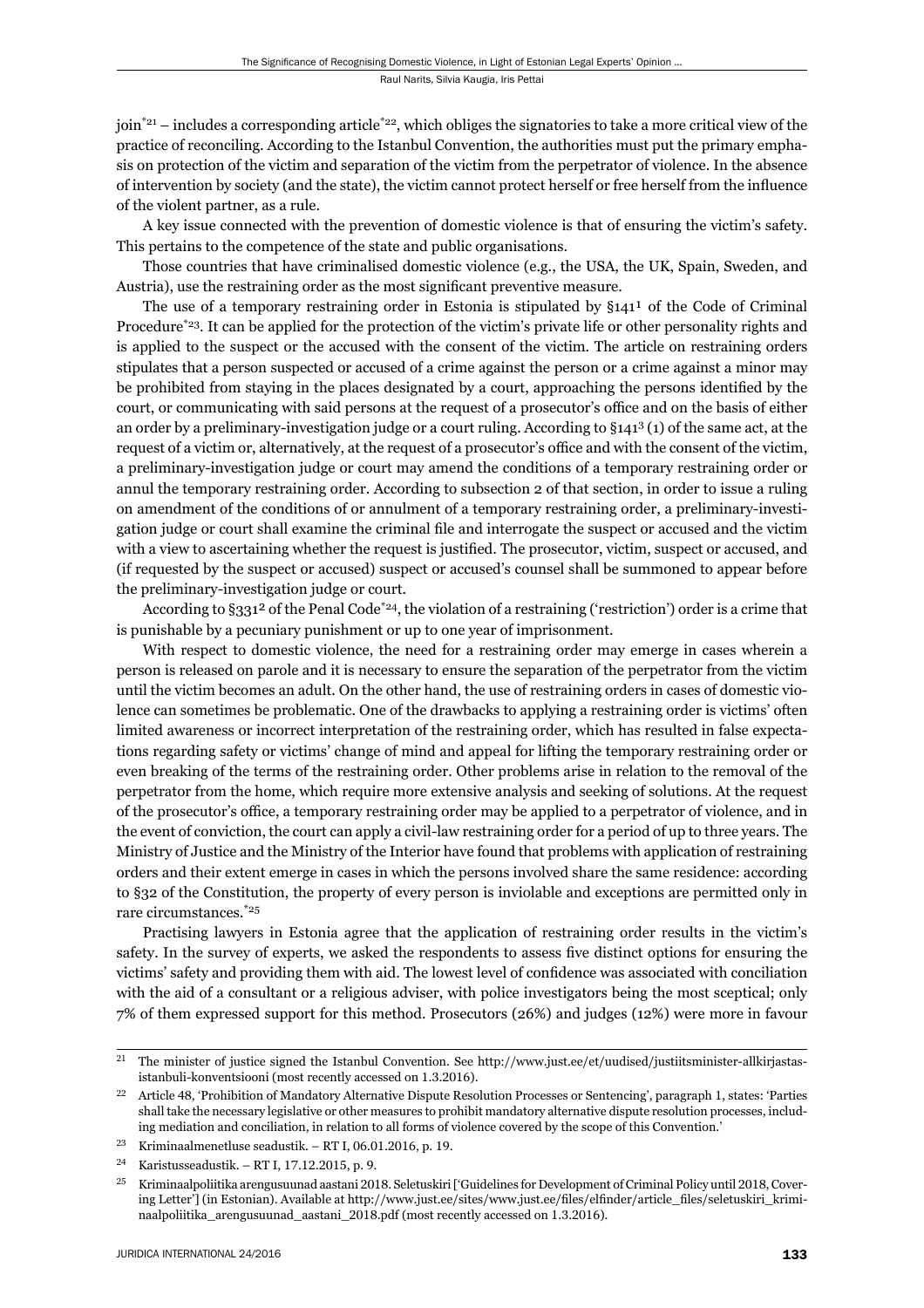of conciliation. The establishment of shelters and state-funded housing found little support as aid measures: 20–30% were in favour of shelters and 16–21% of state-funded housing. Applying restraining orders was rated higher by the experts as a measure increasing victims' security (36–52% favoured this approach). The most favoured measure (44–60%) was the imposing of mandatory programmes for violent individuals to help them control their violent tendencies (anger management).

The key issue in ensuring the victim's safety and preventing domestic violence is the capability of the state to handle cases of domestic violence. Several parameters exist for assessing this capability, and the most significant of them were included in the questionnaire compiled for experts by the authors of this article.

The experts' assessment of the state's capability varies. The treatment of victims by law-enforcement agencies found the highest levels of support among respondents, and ensuring the safety of victims' children received high marks too. Yet the respondents pointed out that several key problems remain unsolved.

The majority of the respondents (58–72%) indicated that the state is incapable of preventing domestic violence, even in serious cases; they also blamed the state for failing to establish supervision of violent individuals (68–71%) and of households characterised by violence (60–68%). According to the experts, the state is utterly inefficient at providing the victims with subsistence support and other material resources for independent survival: 88% of the judges, 81% of the police investigators, and 74% of the prosecutors deemed this support inadequate. The survey shows that judges are somewhat more critical of the state's capability.\*26

The experts' answers show that the state has the least capability with respect to the aspects related to prevention of domestic violence and has greater capability to handle the consequences of violence. It would probably be practical to concentrate more extensively on co-operation between local government and the state while increasing the share of the local level in the efforts. Item 7 of the appendix to the Estonian Parliament's resolution of 9 June 2010 (757 OE 1) refers to this element of operations by stipulating that 'crime prevention must primarily occur at the local level. The local government's task is to reduce the factors fostering crime by involving the local residents and the private and not-for-profit sector'.\*27

Dealing with domestic violence as such was introduced for the first time in the amendments to the Penal Code that came into force on 1 January 2015. Namely, the Penal Code's §121 (2) 2) stipulates that causing harm to the health of another person and physical abuse that causes pain, if committed in a close relationship or relationship of subordination, is punishable by a pecuniary punishment or up to five years' imprisonment.<sup>\*28</sup>

We used the survey of experts to learn the opinion of practising lawyers on the resources provided by present laws for handling cases of domestic violence.

Most of the respondents were of the opinion that, in general, the existing laws allow for adequate handling of domestic-violence cases. Opinions as to whether the existing laws definitely enable or, in contrast, generally do not enable the handling of domestic-violence cases are not so unanimous. The gap is especially noticeable from the opinions of prosecutors and police investigators: as many as 31% of the prosecutors indicated believing that the existing laws definitely allow for adequate handling of domesticviolence cases, while only 8% of the police investigators agreed with this opinion. While 30% of the police investigators claimed that the present laws do not allow for adequate handling of domestic-violence cases,

<sup>&</sup>lt;sup>26</sup> Estonia has apparently failed to realise the goals set in the strategy for preventing violence for 2010–2014 (Vägivalla *vähendamise arengukava aastateks 2010–2014*) in full. This is evident from the proposal for drafting a strategy for preventing violence in 2015–2020, which lists a number of drawbacks and not just positive outcomes of the previous strategy: the prevention of violence is not consistent or systemic, specialists cannot recognise the signs of violence, services for the victims do not meet all their needs, the security of underage victims is not always sufficiently ensured, law enforcement is not always capable of preventing secondary victimisation, intervention to prevent repeat offences by violent perpetrators is insufficient, and statistics on victims and perpetrators of violence are inconsistent and not readily accessible. Details are available at https://www.osale.ee/konsultatsioonid/files/consult/263 VVA%202015-2020%20ettepanek.pdf (most recently accessed on 12.3.2016).

<sup>&</sup>lt;sup>27</sup> Kriminaalpoliitika arengusuunad aastani 2018 ['Guidelines for the Development of Criminal Policy until 2018'] (in Estonian). Available at http://www.just.ee/sites/www.just.ee/files/elfinder/article\_files/kriminaalpoliitika\_arengusuunad\_ aastani\_2018.pdf (most recently accessed on 1.3.2016).

J. Sootak. Karistusõiguse revisjon kuriteo-, väärteo- ja haldusõiguse piirimail ['Revising the Penal Law between Criminal, Misdemeanour, and Administrative law']. – *Juridica* 2013/4, pp. 242-248; J. Sootak. Karistusõiguse arengumudelid: enklaavid ja nende iseseisvumine ['Development models for Penal Law: Enclaves and Their Gaining of Independence']. – *Akadeemia* 2014/4, pp. 687-713.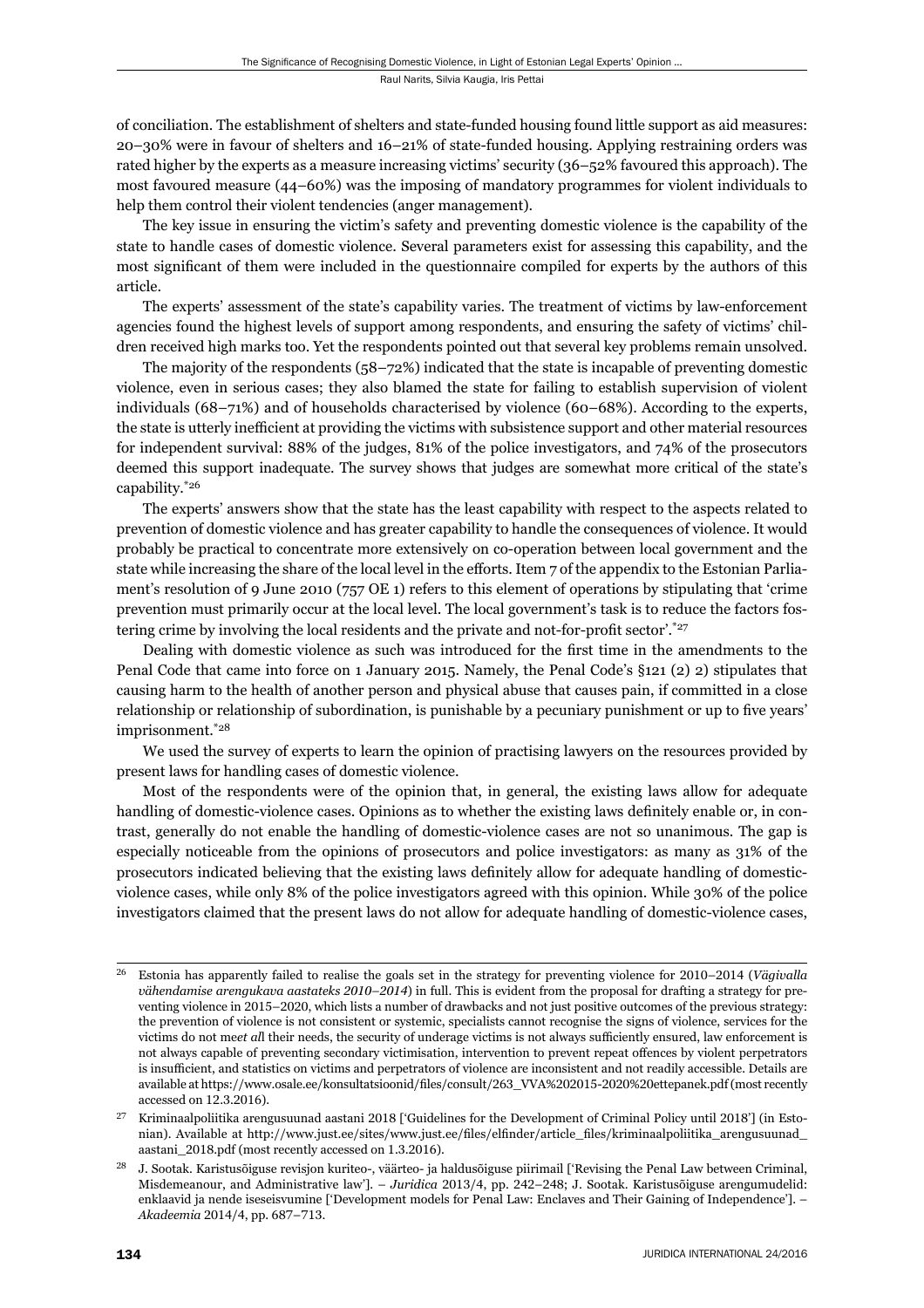only 12% of the judges and 7% of the prosecutors agreed with them. Eight per cent of the judges remained neutral and refrained from expressing their opinion on the current laws with regard to the relevant question.

No matter the practising legal experts' opinions of the existing laws' adequacy for handling cases of domestic violence or the opinion of a large number of experts responding in the survey that a separate law on domestic violence would not significantly improve the handling of domestic-violence cases<sup>\*29</sup>, there are still reasons for raising the issue of a domestic-violence prevention act.

## 3. Further systematisation of Estonia's legal system for preventing and combating domestic violence

Estonia has ratified the Istanbul Convention<sup>\*30</sup>. This Council of Europe convention, referred to above, is a supranational agreement obliging the signatory countries to offer the maximum support and protection possible to victims of violence. By signing the convention, a country takes on the obligation of ensuring the necessary amendments to its legislation and all support services for victims of domestic violence, including children witnessing it. The legal ideology of this convention is highly ambitious, since the countries ratifying the convention must develop a comprehensive framework, body of policies, and set of measures for aiding and protecting all victims of domestic violence and violence against women. It is especially important to point out that Article 5 of the Istanbul Convention obliges the signatory countries to adopt the necessary legislative and other measures for preventing, investigating, punishing, and compensating for the acts of violence within the field of application of that convention that have been carried out by non-state actors. In other words, signing the Istanbul Convention places the Estonian state in a completely new position with respect to the handling of domestic violence – the state has to take a firm stand on this acute problem that reflects the seamy side of the society. This is a serious challenge for the state, one that requires both the finding of resources and their concentration.

The authors of this article hold the view that Estonia needs fairly separate regulation for preventing and combating domestic violence yet regulation integrated well into the system at large\*31. We pointed out above that the Estonian legal specialists consulted saw no need for a separate legal act on domestic violence's prevention. However, in the rule of law, the laws cannot be the domain of only lawyers. Laws must contribute to creating a sense of security among all members of the society. From the rule-of-law standpoint, such regulation should belong to a higher level of legislation – for example, at the level of laws. The systematisation of law creates and develops the system of concepts within which the entirety of legal thought operates, including the explanation of the content of legal norms. The organisation of objective law is an important instrument in the ultimate realisation of the rule of law as an idea. This position is consistent with the Guidelines for Development of Legislative Policy until 2018 (*Õiguspoliitika arengusuunad aastani 2018*\*32), which state that in a democratic state based on the rule of law, law is the principal means for implementing political decisions, as well as with the Better Lawmaking Programme ('Parema õigusloome programm'), which ended in 2014 and has been continued through two new programmes, titled 'Codification of Law' and 'Developing Better Lawmaking'\*33.

 $\overline{a}$ <sup>29</sup> Our survey also examined the need for a separate domestic-violence prevention act and its usefulness in daily work. Half of the police investigators and every third lawyer indicated a belief that such a law would improve the efficiency of handling domestic-violence cases. Every fifth lawyer but only seven per cent of police investigators definitely opposed the idea.

<sup>&</sup>lt;sup>30</sup> For details, see the text of the Council of Europe convention on preventing and combating violence against women and domestic violence (cited in Note 20).

ɴɲ See I. Pettai *et al*. Perevägivald nõuab jõulisemat juriidilist sekkumist ['Domestic Violence Requires More Vigorous Legal Interference']. – *Riigikogu Toimetised* 31 (2015), pp. 155–167; I. Pettai *et al.* Perevägivalla juriidilise regulatsiooni hetkeseis ja perspektiiv Eesti õiguspraktikute küsitluse põhjal ['The Current Status of, and Prospects for, Legal Regulation of Domestic Violence, according to a Survey of Estonia's Practising Lawyers']. *Juridica* 2015/IX, pp. 645-658.

<sup>&</sup>lt;sup>32</sup> Resolution of the Estonian Parliament 'Õiguspoliitika arengusuunad 2018.a' ['Guidelines for Development of Legislative Policy until 2018'], approved on 23.2.2011. See RT III 07.03.2011, p. 1.

<sup>&</sup>lt;sup>33</sup> These programmes are realised in Estonia primarily on the initiative of the Ministry of Justice. They currently concentrate on several concrete spheres wherein the regulations are fragmented and lack systemic organisation, which would ensure comprehension: environmental law, social law, construction and planning law, economic administration law, law of mis-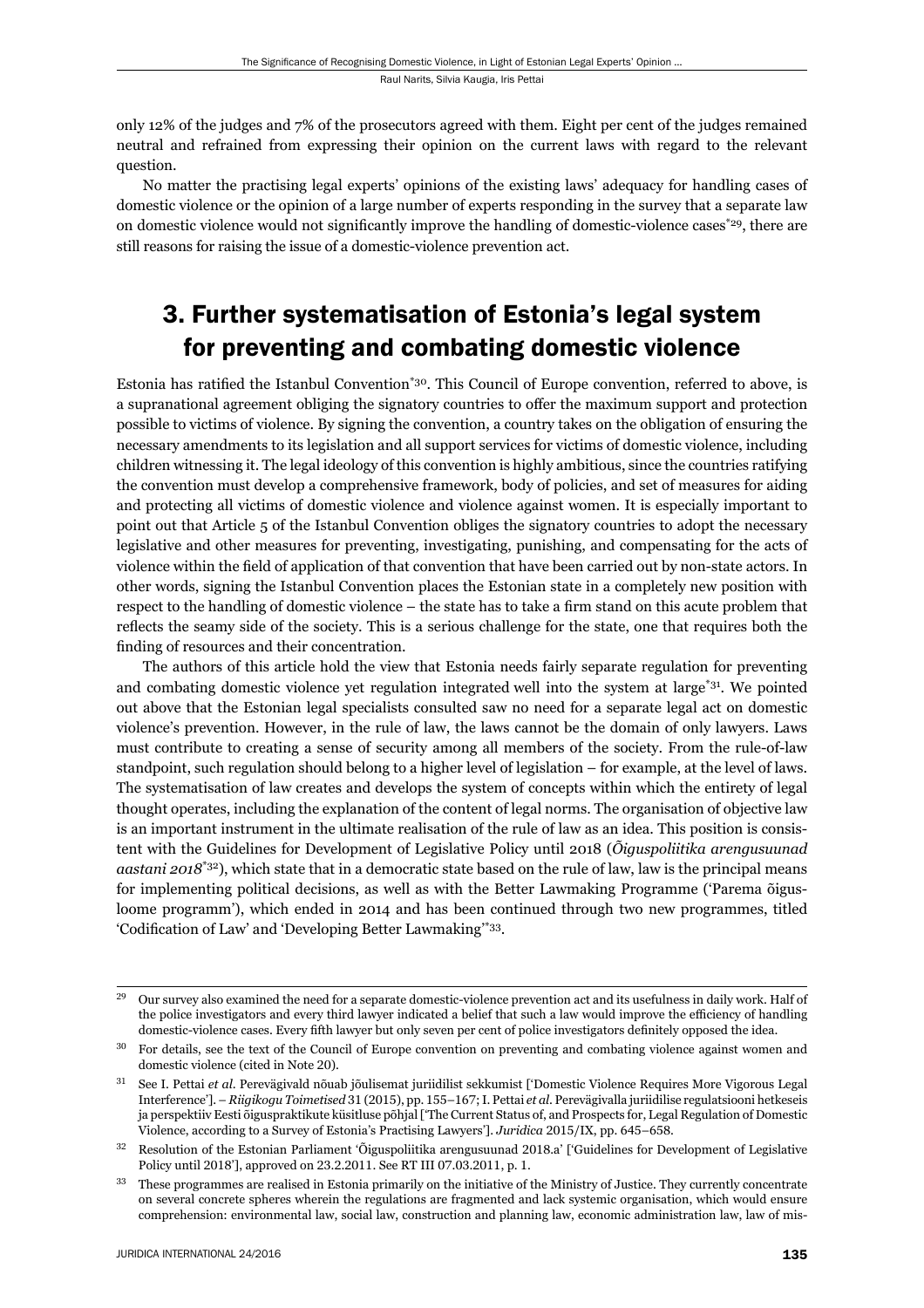Legislative policy is understood as deliberate and purposeful shaping of the working of society by implemented legislative acts. It is important to remember that the modern theory of law also considers the guiding and forming function of law highly important\*34. The Better Lawmaking Programme admits that fragmentation of legal acts and norms obstructs the comprehension of law. The fragmentation seen in Estonia's law has been caused by the rapid reforms of the legal system, on the one hand, and the need to bring the country's legal system into conformance with that of the European Union, on the other. Countries belonging to the legal community of Continental Europe have the tradition of using codification to overcome such fragmentation and inconsistency. Codification is what creates legal stability and clarity and provides a method for qualitative changes in law's development. It seems that countries that have passed laws on the prevention of domestic violence (Austria, the UK, the USA, Australia, Germany, Spain, Slovenia, the Netherlands, Bulgaria, Lithuania, and many others\*35) possess certain advantages. These countries have kept in mind that the development of law and order should primarily address its systemic nature; i.e., every legal provision should have its proper place in the legal system.

The main purpose of systematisation in jurisprudence is further organisation of the basic system expressed in legal provisions. The organisation of the basic system does not emerge out of nothing  $-$  it is already based on some definite set of norms. Therefore, the new set of norms can expand, change, or elaborate upon something while the elements of reality hitherto unregulated by legal provisions form a totality in which a change to one element (or even several elements) would not change the totality.

The process of approving a domestic-violence prevention act would, however, serve as a foundation for developing a systemic approach ensuring the collection of corresponding objective statistical information, relying on scientific research and analyses, and emphasising preventive interference in violence.\*36

We point out especially that before a truly systematic legal system can be developed, it is necessary to agree upon the meaning of the concepts it incorporates. This requirement is, in fact, not fundamentally new in any way. Referring to the ideas of F.C. von Savigny, we are aware that every concept must have its 'juridical reality' and only after clarity in concepts has been achieved can we begin organising the set of rules into an integrated system\*37.

The more developed a society is and the more its various institutions both are distinct from each other and yet co-operate, the more efficient it should be in the prevention of domestic violence and combating of the actual phenomena of domestic abuse and related problems. Therefore, the object of the domesticviolence prevention act should, in principle, encompass the regulative norms orienting various institutions

demeanour proceedings, penal law, and intellectual property law. See http://www.just.ee/et/eesmargid-tegevused/oiguspoliitika/parem-õigus (most recently accessed on 21.3.2016).

<sup>&</sup>lt;sup>34</sup> B. Rüthers. *Rechtstheorie*. Munich: Beck 2011, Rn. 72 ff., 91 unten II.

The number of countries where laws to prevent domestic violence have been passed has been increasing steadily. While such laws had been passed in only a single country in 1976, the number reached 76 by 2013. See R. de Silva de Alwis, J. Klugman. Freedom from violence and the law: A global perspective, an FXB Center working paper from January 2015. Available at http://wappp.hks.harvard.edu/lles/freeedom-from-violence-and-the-law.pdf (most recently accessed on 21.3.2016).

 $36$  The situation in Lithuania before the passing of the relevant act, in 2011, was quite similar to that of Estonia, making the perpetrator and the victim equally responsible. The law-enforcement agencies had the right to interfere and initiate proceedings only in serious cases – e.g., in the event of grievous injuries to the victim. Therefore, it was quite usual before the approval of the law that violence in households, once started, continued indefinitely, and it was difficult to break the cycle. It was decided in Lithuania that the main reason for which only a few domestic-violence cases reached the courts and perpetrators tended to go unpunished was not related to victims' retraction of their statement. The primary cause was the inefficiency of legislation, and this situation could be changed only by legal regulation assigning responsibility for prevention of violence to the state and granting the law-enforcement agencies the competence to ensure immediate protection of the victims so as to prevent repeated acts of violence. It was apparently because of the intimate partnership violence prevention act that the number of intimate-partnership-related killings in Lithuania declined by 30% within a year. Furthermore, the police gained the legal right to intervene immediately, before the situation could become critical.

ɴɸ F.C. von Savigny. Juristische Methodenlehre. Nach der Ausarbeitung des Jacob Grimm. – G. Wesenberg (ed.). Stuttgart, Germany: Koehler 1951, p. 37. The problems with systematisation of the law reached Estonia's contemporary legal literature as an independent subject in 2000, with the publication of a special issue of the journal *Rechtstheorie 'Gesetzgebung und Rechtspolitik'*, titled 'Sonderheft Estland' (or 'Special issue: Estonia'). *Rechtstheorie 'Gesetzgebung und Rechtspolitik'* ɴɲ (2000) / 3/4. Berlin: Duncker & Humblot, VII–XII. E. Catta, adviser to the higher codification committee of France, wrote in the Estonian legal journal *Juridica* that the need for systematisation of law and order varies between individual eras in a state's development: it is greater in cases wherein the legal system has been developed over a long time and the body of legislation is large and partly contradictory. However, the need may be urgent also if the legal system has been arranged over a relatively short time but extensively. See E. Catta. Kodifitseerimise ja süstematiseerimise tähtsus õige seaduse leidmise lihtsustamisel ['The Importance of Codification and Systematisation for Simplifying the Search for the Right Law'] (in Estonian). – *Juridica* 2002/IX, pp. 588-592.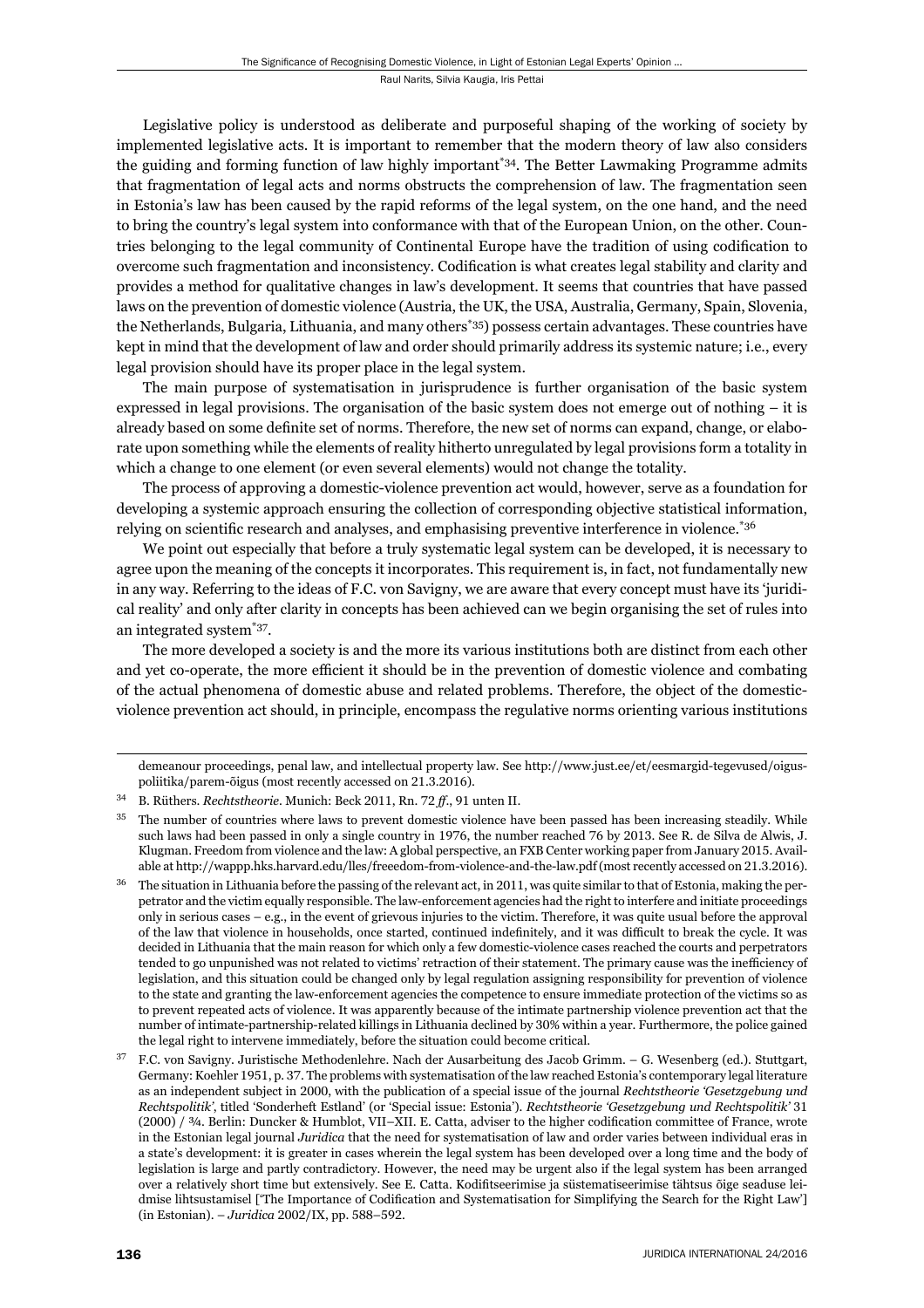towards co-operation and co-ordination predominately for the prevention of domestic violence, as well as law-enforcement norms that would forbid all forms of domestic violence by threat of criminal repression and would introduce corresponding types and terms of penalties enforceable upon violation of the norms.

The strategies for the prevention of violence that have been advanced so far in Estonia have not mentioned the approval of a separate act. This is probably due to the fact that the violence-prevention programmes have been drafted so as to proceed from a generic purpose of preventing violence and secondary victimisation. But precisely such an act could become the basis for further improvement of law and order in Estonia, by bringing together the preventive regulations and also the violence-suppression regulations, both with the aid of and within the domestic-violence prevention act.

The systematisation of law requires knowledge and use of the necessary methods. As for the methods of systematising the law in present-day Estonia, it is apparently possible to rely on the tradition of systematising legislation in combination with considering, incorporating, and consolidating the existing sources of law. However, Estonia's systematisation work so far has relied considerably on France's experience, which consists of reformative and constant codification, consolidation, and compilation. Estonia's peculiarity has largely been that over the past couple of decades, the development of a new – and qualitatively new – legal system has occurred apart from codification yet the activity has been very extensive and obviously possessed a new quality. Hence, the drafting of a domestic-violence prevention act could combine the codification tradition with the use of the French doctrine<sup>\*38</sup>. The extensive codification processes carried out in Estonia so far have been using this very methodology in combination with specific organisation of the work and its various stages.\*39

In our opinion, the above does not contradict the plan for reduction in the volume of legislative activities, or Õigusloome mahu vähendamise kava\*40, developed on the initiative of the minister of justice of the present coalition government, which links the drafting of a new normative act with the *ultima ratio* principle, or convincing explanation of the need for the normative act and an analysis of the application practice. From among the nine steps set forth for reduction of the volume of legislative activity, we should underscore the idea that at the beginning of the legislative process, it is necessary to agree on legal policy alternatives and, whenever possible, to combine legislative initiatives affecting the same significant sphere **of problems** (our emphasis – R.N., S.K., I.P.). Considering that the Rules for Good Legislative Practice and Legislative Drafting ('Hea õigusloome ja normitehnika eeskiri'\*41) require the drafting to specify the legislative intent for the co-ordination related to the need for the relevant bill, more effort should be exerted in the drafting of the legislative intent so as to avoid imposing unnecessary rules and targeting individual issues piecemeal and in order to assess the horizontal impact of the legislative changes.\*42 Thus the plan for reducing the volume of legislative activities is directed not against legislation as such but against creating unnecessary regulations. At the same time, improved legislation in its own right naturally remains a priority in most countries, and it is obvious that Estonia should not ignore the trend in this regard or lag behind.

R. Narits. Objektiivse õiguse korrastamisest Eestis: kodifitseerimisest õiguse ümberkujundamiseni ['On the Organisation of Objective Law in Estonia: From Codification to Reorganisation of Law'] (in Estonian). – *Riigikogu Toimetised* 12(2005), pp. 71-79.

Codification projects in Estonia are composed of preparatory and codification stages. The preparatory stage is handled by experts and the codification stage by a working group with at least five members. Besides officials, at least half of the committee members are experts in the field, scientists, representatives of major stakeholders, or members of their representative organisations.

ɵɱ The plan for reduction in the volume of legislative activities is available at http://www.just.ee/et/eesmärgid-tegevused (most recently accessed on 21.3.2016). The plan is based on Article 4.2 of the agreement among the Reform Party, the Social Democratic Party, and the Pro Patria and Res Publica Union *Valitsuse moodustamise ja valitsusliidu tegevusprogrammi* põhialused ['Basic Principles of Forming the Government and the Ruling Coalition's Action Programme'].

<sup>41</sup> RT I, 29.12.2011, p. 228.

 $42$  The authors of this article participated in a two-year project (in  $2014-2015$ ) entitled 'Ühtse süsteemi ülesehitamine lähisuhtevägivalla tõkestamiseks Eestis' (meaning 'developing a joint system for the prevention of intimate partnership violence in Estonia', as noted above), supported by the Norwegian financial mechanism and the Estonian Ministry of Social Affairs, and advanced in the final report a plan for systematising Estonia's legal order so as to address domestic violence as a problem sphere by using the standards for the drafting of bills stipulated in the Rules for Good Legislative Practice and Legislative Drafting. The following requirements were listed: information and reasoning pertaining to the problematic issue; stating of the purpose; possible policy options for resolving of the issue, with comparison of the options and identification of the preferable option; policy options for resolving the issue in countries with a social order and legal system similar to Estonia's; and description and presentation of the structure of the planned legal instrument, including determination of the level of regulation entailed and outlining of the significant impact, along with the methods for assessing the impact.